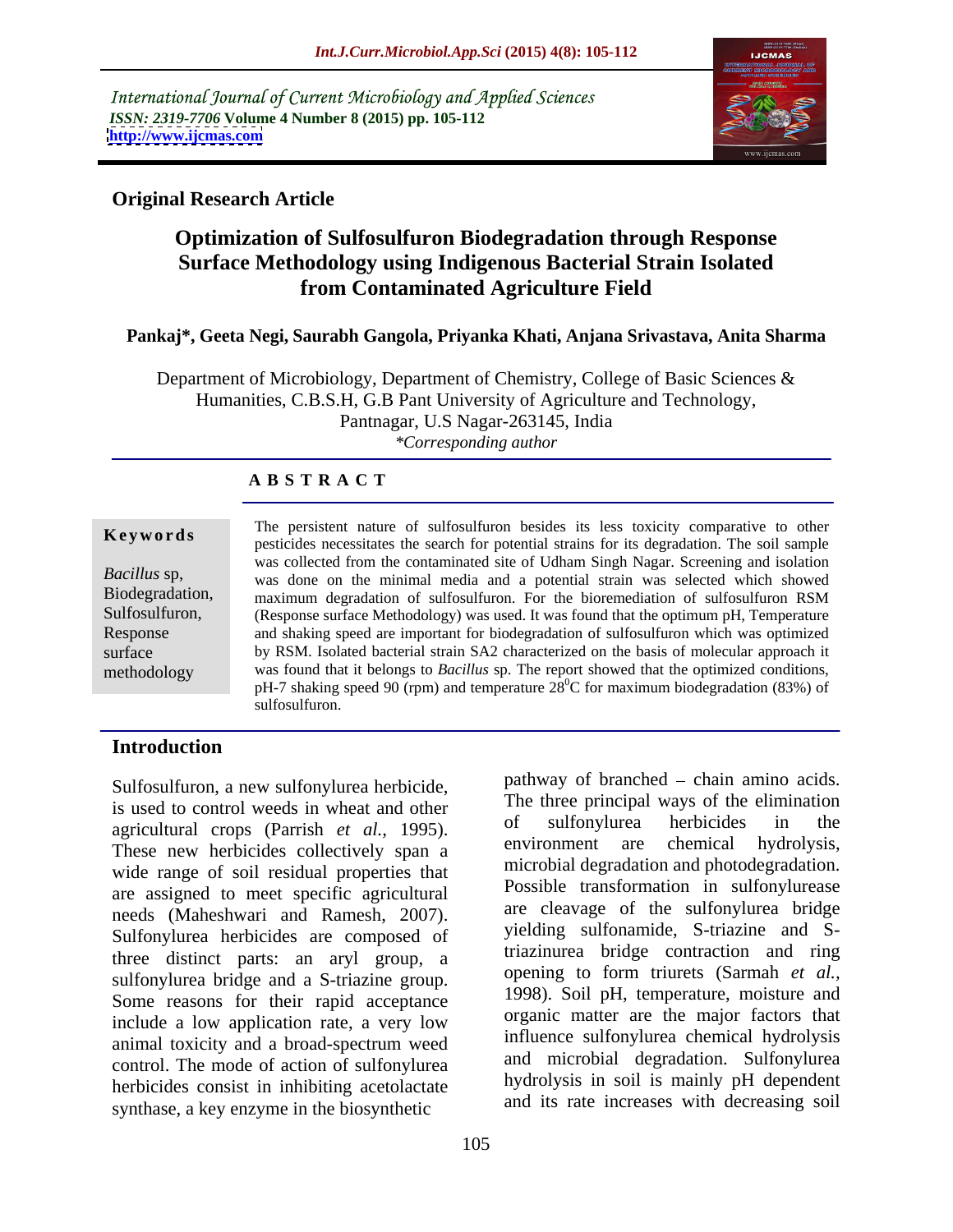pH (Beyer *et al.,* 1988). Latest research has growing in minimal medium. Discrete and proved a similar pH dependence of pure colonies of SA2 were transferred to 50 sulfosulfuron hydrolysis in soil incubation studies (Saha and Kulshrestha, 2002). Pusino *et al.* (2003) in their study on degrading bacterial cultures were isolated adsorption and desorption of a sulfonylurea herbicide triasulfuron in three soils reported plates containing 50ppm sulfosulfuron as that pH was the main factor influencing the adsorption and that adsorption on soils was (2014). The organism could utilize negatively correlated with pH. The highest sulfosulfuron as a carbon and energy source. level of adsorption was measured on soils Degradation studies of sulfosulfuron were with low pH and high organic carbon monitored by high performance liquid content. Till date, there are only limited chromatography (HPLC - Dionex) at scientific reports on the sulfosulfuron Department of Chemistry of the University. biodegradation. Therefore we attempt to use the indigenous potential Bacillus sp. for **Identification of sulfosulfuron degrading** biodegradation of sulfosulfuron. **Strain** 

Technical grade sulfosulfuron was obtained from Department of Chemistry of the TACCTTGTTACGACTT-3'. The PCR University. All the chemicals and solvents

# **Screening and isolation of sulfosulfuron**

for the isolation of sulfosulfuron degrading bacteria. One gram soil was suspended in sterile water and diluted subsequently. After Multiple sequence alignment for the dilution, soil suspension was inoculated in homologous sequence was analyzed by

Bacterial colonies appeared after 24 hour, were enriched with sulfosulfuron by ml nutrient broth and incubated at  $30^0C$  on  ${}^{0}C$  on incubator shaker at 100 rpm. Sulfosulfuron using MSM (minimum salt medium) agar described by Xu *et al.* (2008) and Negi *et al.*  (2014). The organism could utilize

# **strain**

**Material and Methods** For molecular characterization genomic **Chemicals and media**  to Bazzirao *et al.* (1995) 16S rDNA was used in this study were of analytical grade. for 1 min, annealing temperature  $55-51^0C$ Sulfosulfuron was dissolved in acetonitrile (touchdown), followed by 35 cycles of to make a stock of 1mg/ml, and filter denaturation at  $94^{\circ}$ C for 30 sec, annealing at sterilized. Mimimal salt nutrient broth (pH  $51^{\circ}$ C for 30 sec, and extension at 72 $^{\circ}$ C for 1 7.0) was used for the isolation and min, with the last cycle followed 10 min cultivation of sulfosulfuron degrading extension at  $72^0$ C. The PCR product was run bacterial strain by Negi *et al.* (2014). on an agrose gel and eluted using extraction DNA of strain SA2 was extracted according amplified using the Universal primers,  $5'$ -AGAGTTTGATCCTGGCTCAG-3' and 5'-TACCTTGTTACGACTT-3'. The PCR conditions were initial denaturation at  $95^{\circ}$ C  ${}^{0}C$  ${}^{0}C$  for 30 sec, annealing at  ${}^{0}C$  for 1 kit (Genei).

**degrading bacteria Exercise 2 After quantification, PCR product was sent** Pesticide contaminated soil from the Delhi University South campus, India for agricultural fields of Udham Singh nagar sequencing. The resulting sequence was Uttarakhand, India was collected and used compared with the sequences in the to Advanced Biotechnology Centre (CIF), GenBank database by BLAST.

nutrient agar plates. MEGA 5.0 software, and a phylogenetic tree Multiple sequence alignment for was constructed using neighbour joining method (Tamura *et al.,* 2007).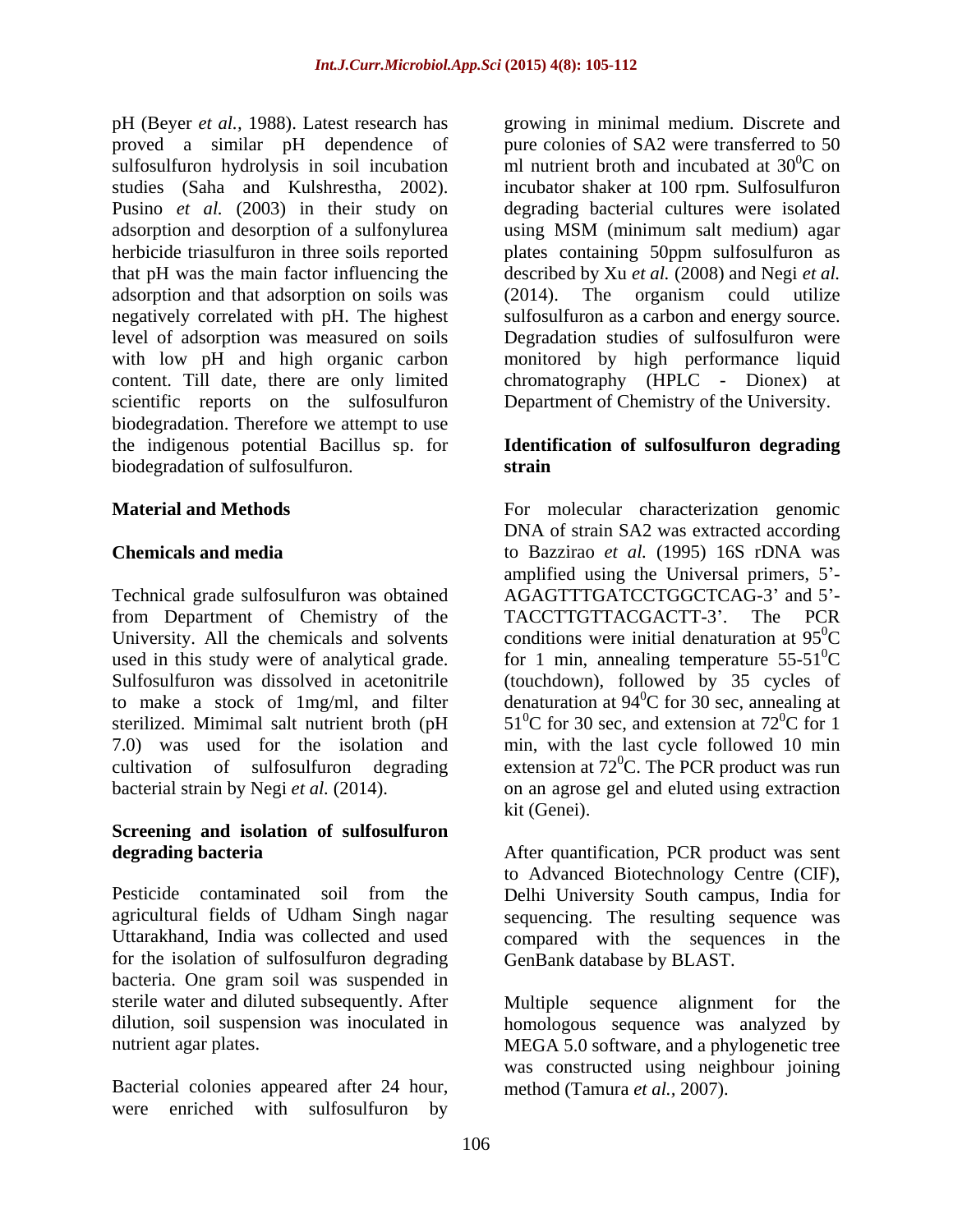Response surface methodology (RSM) was explored to optimize the degradation dirty white. The organism degraded 80 % of independent variables which significantly influenced the sulfosulfuron biodegradation their optimal ranges were selected in this experiment-temperature  $(28-38^{\circ}\text{C})$ , pH of the medium  $(4-8)$  and of shaking speed  $90-$  **Optimization** of sulfosulfuron 110 for the analysis of sulfosulfuron biodegradation (Table 1). The dependent

collected samples was performed according acetone in a flask. Mixture was then filtered after shaking for 1 h using Buchner funnel and obtained residue was washed thoroughly  $\frac{96}{20}$  Biodegradation  $SA2=+75.02+3.71*$ with 10 ml acetone and filtered. Filtrate was  $A+3.06^*$  B $+3.53^*$  C $+0.75^*$  AB-2.33<sup>\*</sup> collected in a round bottom flask. The  $AC+1.12*BC$ residual analysis of the pesticide was done using HPLC attached with C18 reverse of acetonitrile and water (70:30,  $v/v$ ) was used as a mobile phase at a flow rate of 1.0 mL  $min^{-1}$  with the injection volume of 10 and Shaking speed respectively. Analysis of  $KL$ .<br>varience (ANOVA) for sulfosulfuron

pesticide contaminated soil of agricultural

**Optimization of culture condition for** fields of Udham Singh Nagar Uttarakhand, **sulfosulfuron biodegradation** India. The organism was aerobic, gram conditions of sulfosulfuron using strain SA2. 50 ppm sulfosulfuron within 15 days under The Central composite design consisting of shaking conditions in minimal medium. 15 experimental runs with three replicates at Analysis of the 16S rDNA gene sequences the center point was used to optimize the demonstrated that SA2 was among *Bacillus* with *Bacillus Spp*. Three critical factors and sequence from NCBI database (Fig. 1 positive and rod shaped. Colonies grown on nutrient agar plates were rough, opaque and dirty white. The organism degraded 80 % of species and was allotted with an accession number KM244748 after retrieving the phylogenetic tree).

## **Optimization of sulfosulfuron degradation conditions for strain SA2**

variable was degradation of 50 ppm Box-Behnken design was used to determine sulfosulfuron in 50 ml of minimal medium the effect of 3 important variables at 15 day. (temperature (X1), pH (X2) and Shaking **Chemical analysis**  sulfosulfuron. The experimental design and Residual analysis of sulfosulfuron in sulfosulfuron are described in the table 1. to Anastassiades *et al.* (2003). Residual response surface regression procedure of pesticide was extracted by adding either Design Expert 6.0.10 software, and results 5mL of culture broth or 5 g of soil to 20 ml were obtained by fitting with the quadratic speed (X3)) on biodegradation of the response of dependent variable for Data from table 1 was processed by model equation:

> % Biodegradation SA2=+75.02+3.71\* A+3.06\* B+3.53\* C+0.75\* AB-2.33\*  $AC+1.12* BC$  $-1.8$ \* A<sup>2</sup>-6.91\* B<sup>2</sup>+2.02\* C<sup>2</sup>  $-6.91^* \text{ B}^2 + 2.02^* \text{ C}^2$

phase column and UV detector. A mixture Where (Y) is the predicted sulfosulfuron used as a mobile phase at a flow rate of 1.0 and X3 are the values for temperature, pH <sup>1</sup> with the injection volume of 10 and Shaking speed respectively. Analysis of varience (ANOVA) for **Results and Discussion Conserversion Determination** coefficient  $R^2$ <sup>-0.8863</sup> In the present study, a bacterial isolate SA2 responses were covered by the model, able to utilize sulfosulfuron as a carbon demonstrating that predicted values of the source for its growth was isolated from the model were in good agreement with the degradation (%) by strain SA2 and X1, X2, varience (ANOVA) for sulfosulfuron degradation is prensented in table 2.<br>Determination coefficient  $R^{2}=0.8863$ Determination coefficient  $R^{2}=0.8863$  $2=0.8863$ indicated that approximately 88 % of experimental values. The model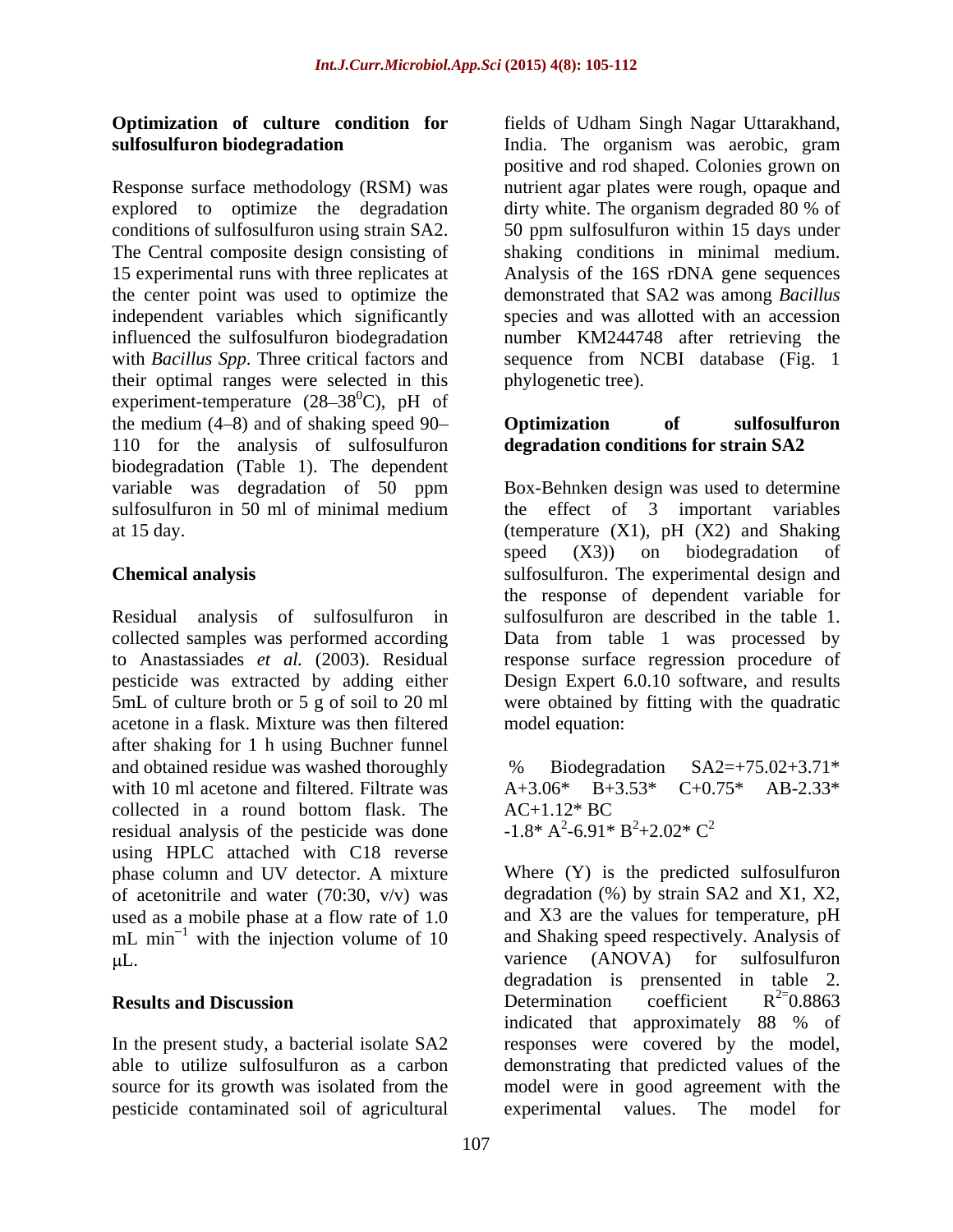sulfosulfuron biodegradation is highly been successfully employed to optimize significant (p<0.0001), indicating that the removal of pollutants (Pang *et al.,* 2011). established quadratic model for The actual responses are fitted to a sulfosulfuron degradation by SA2 was polynomial model in a range of optimal adequate and reliable in representing the responses. The model then determines the actual relationship between response and

Response surface methodology (RSM) is a 2012). Chandana et al (2011) reported the powerful statistical technique for optimization of phenol degradation from investigating the interactive effects between *pseudomonas aeruginosa* (ncim 2074) using several factors at different levels and has

variables. variables and calculates the optimal relationship between the responses and the responses and variables (Abdollahi *et al.,* response surface methodology.

**Table.1** Box-Behnken design experimental design and the response of dependent variable for pesticide degradation with bacterial strain

| Run             | $\mathbf{A}$   | $\mathbf{B}$   | $\mathbf C$             | Biodegradation<br>of Sulfosulfuron |
|-----------------|----------------|----------------|-------------------------|------------------------------------|
|                 | $-1$           |                | $\overline{\mathbf{0}}$ | 65                                 |
| $\sqrt{ }$<br>∠ | $\Omega$       | $\overline{0}$ | $\overline{0}$          | 78                                 |
| $\overline{3}$  | $-1$           | $\overline{0}$ | $-1$                    | 66                                 |
|                 | $-1$           | $-1$           | $\overline{\mathbf{0}}$ | 61                                 |
|                 |                | $\overline{0}$ |                         | 78                                 |
| 6               | $-1$           | $\overline{0}$ |                         | 78                                 |
| $\overline{ }$  | $\Omega$       | $\overline{0}$ | $\overline{0}$          | 78                                 |
| 8               |                | $\overline{0}$ | $\overline{0}$          | 77                                 |
| 9               |                |                | $\overline{\mathbf{0}}$ | 76                                 |
| 10              |                | $-1$           | $\overline{0}$          | 66                                 |
| 11              | $\overline{0}$ | $-1$           | $-1$                    | 65                                 |
| 12              | $\overline{0}$ |                |                         | 64.7                               |
| 13              | $\Omega$       |                | $-1$                    | 71                                 |
| 14              | $\Omega$       | $\overline{0}$ | $\overline{0}$          | 76                                 |
| 15              |                | $\overline{0}$ | $-1$                    | 83                                 |
| 16              | $\theta$       | $-1$           |                         | 75                                 |
| 17              | -0             | $\overline{0}$ | $\overline{0}$          | 80                                 |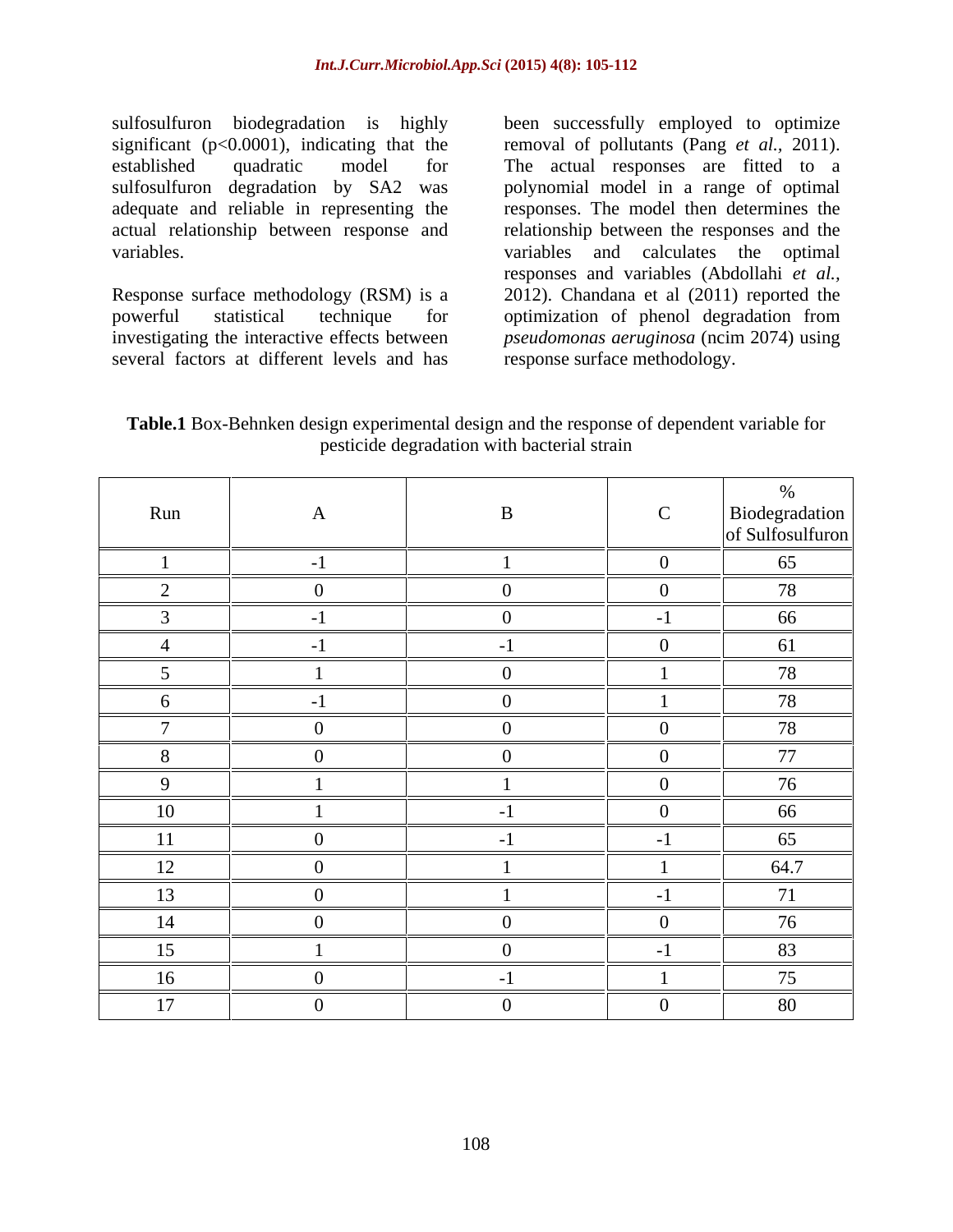| Source                  | SS           | $\vert$ DF | <b>MS</b>      | $F-$  | p-value |             |
|-------------------------|--------------|------------|----------------|-------|---------|-------------|
|                         |              |            |                | Value |         |             |
| Model                   | 994.95       |            | 110.55         | 11.53 | 0.0020  | significant |
| A-Temperature           | 311.25       |            | $311.25$ 32.47 |       | 0.0007  |             |
|                         | 321.31       |            | 321.31         | 33.52 | 0.0007  |             |
| B-pH<br>C-Shaking speed | 146.21       |            | 146.21         | 15.25 | 0.0059  |             |
| AB                      | 6.25         |            | 6.25           | 0.65  | 0.4459  |             |
| AC                      | 42.90        |            | 42.90          | 4.48  | 0.0722  |             |
| BC                      | 44.22        |            | 44.22          | 4.61  | 0.0688  |             |
| $A^2$                   | 0.89         |            | 0.89           | 0.093 | 0.7693  |             |
| $B^2$                   | 113.42       |            | 113.42         | 11.83 | 0.0108  |             |
| $C^2$                   | 6.22         |            | 6.22           | 0.65  | 0.4471  |             |
| Residual                | 67.09        |            | 9.58           |       |         |             |
| Lack of Fit             | 16.88        |            | 5.63           | 0.45  | 0.7321  | not         |
|                         |              |            |                |       |         | significant |
| Pure Error              | 50.21        |            | 12.55          |       |         |             |
| Cor Total               | $1062.04$ 16 |            |                |       |         |             |

**Table.2** ANOVA for the fitted quadratic polynomial model of sulfosulfuron degradation with SA2

 $*R^{2}$ <sup>=</sup>0.9368, Std. Dev= 3.10, C.V%=4.54

DF degrees of freedom, SS sum of squares

\*P level less than 0.05 indicates that the model terms are significant

## **Fig.1** Phylogenetic analysis using MEGA 5.0

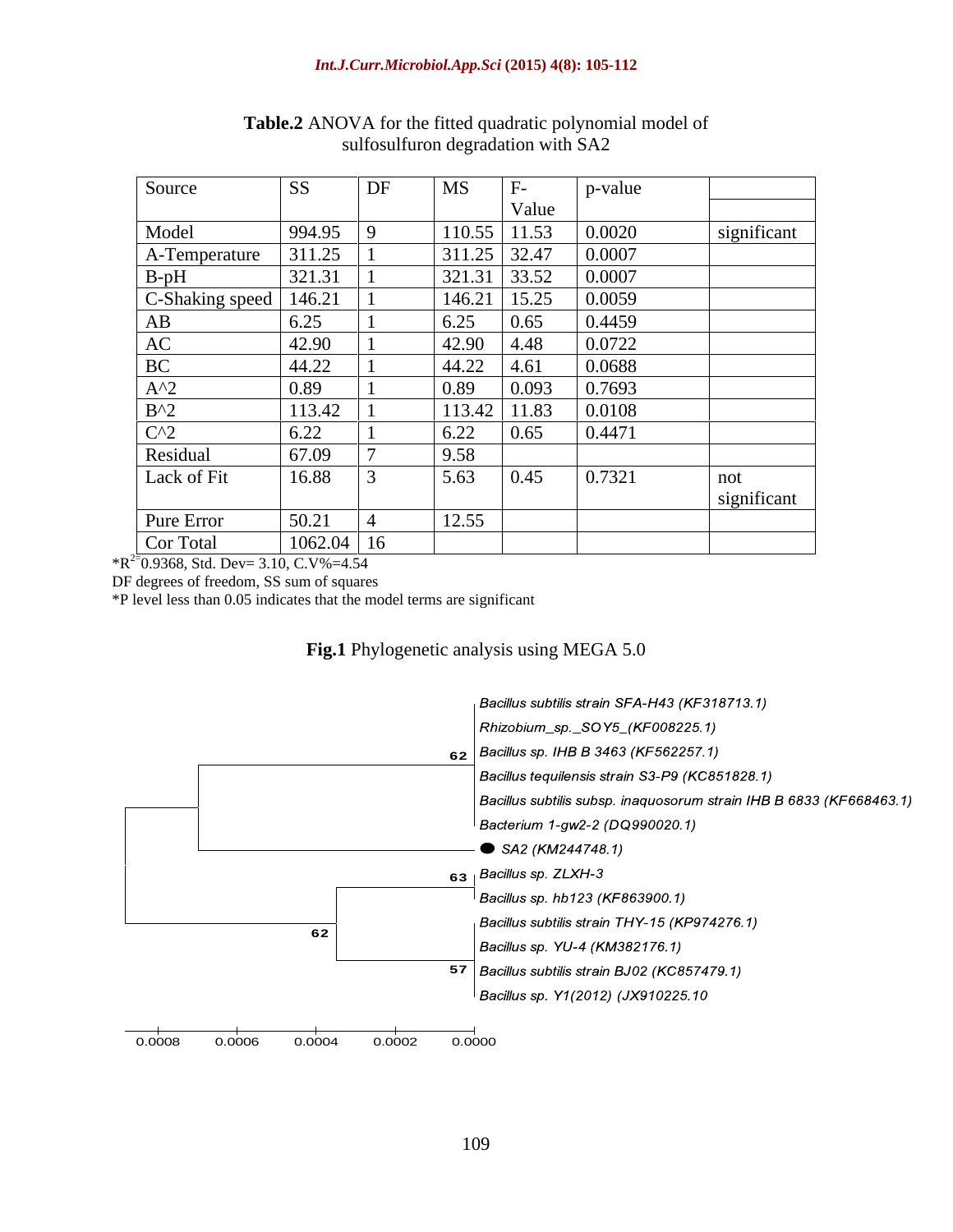

## **Fig.2** Optimization of sulfosulfuron biodegradation

Full factorial Central Composite Design was *P. aeruginosa* (NCIM 2074). They observed employed combining with Response Surface that a second order polynomial regression Methodology (RSM) to optimize the process a model could properly interpret the parameters for the degradation of phenol by experimental data with an  $R^2$  value of model could properly interpret the experimental data with an  $R^2$  value of  $^{2}$  yelve of value of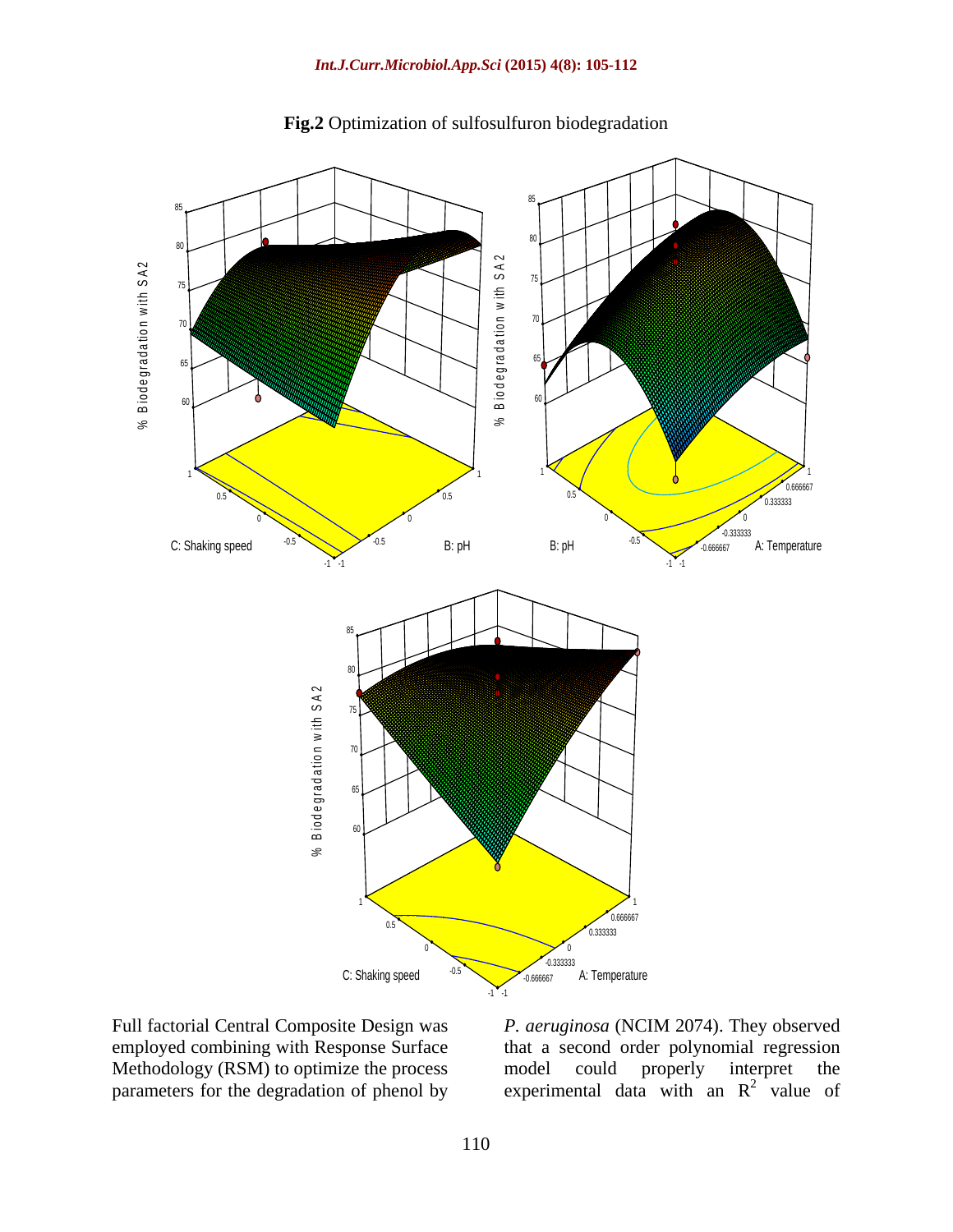0.9669 and an F-value of 32.52295 based on financial support to conduct this research which the maximum degradation of phenol wok. was estimated up to 80.45% within the range examined. Mansouriieh *et al.* (2015) reported the synthesized bimetallic Fe/Ni nanoparticles and used them for catalytic degradation of profenofos, an Masoumi, H.R.F., Jahangirian, H., organophosphorus pesticide. A three-factor central composite design combined with response surface methodology was used to maximize profenofos removal using the in manganese-doped zinc oxide bimetallic system. A quadratic model was built to predict degradation efficiency. J., 6:88. ANOVA was used to determine the Anastassiades, M., Lehotay, S.J., Stajnbaher, significance of the variables and interactions D., Schenck, F.J. 2003. Fast and easy between them. Good correlation between the multiresidue method employing experimental and predicted values was confirmed by the high F-value (16.38), very solid phase extraction for the low P-value. Schenone *et al.* (2015) reported that Modeling and optimization of photo- Fenton degradation of 2,4-D using Bazzicalupo, M., Fani, R. 1995. The use of ferrioxalate complex and response surface RAPD for generating specific DNA methodology (RSM). Biodegradation of 2,4- D w was optimized by the application of a three-level factorial experimental design combined with the Response Surface Methodology (RSM). The significance of models and their coefficients were assessed 155–175.

In conclusion, the strain SA2 has the ability In: Kearney, P.C., Kaufman, D.D. to maximum degradation of sulfosulfuron in (Eds.). Herbicides chemistry. minimal medium after 15 days of degradation and mode of action, Vol. 3, experiment. It was observed that by  $Pp$ , 117-189. Marce Dekker, New response surface methodology, there was  $\overrightarrow{Y}_{\text{or}k}$ . several possibility of degradation using Maheshwari, Ramesh, 2007. Adsorption and different set of experiment. The strain might be used for the degradation of other pesticides also, and can be utilized for large Mansouriieh, N., Sohrabi, M.R., Khosravi, scale degradation of pollutants from the

Authors are thankful to Ministry of 50(16): 4572–4575.

wok.

## **References**

- Abdollahi, Y., Zakaria, A., Abdullah, H.M., Shameli, K., Rezayi, M., Banerjee, S., Abdollahi, T. 2012. Semi-empirical study of *ortho*-cresol photo degradation in manganese-doped zinc oxide nanoparticles suspensions. *Chem. Cent. J.,* 6: 88.
- multiresidue method employing extraction/partitioning and dispersive solid phase extraction for the determination of pesticide residues in produce. *J. AOAC Int.*, 86: 412–431.
- RAPD for generating specific DNA probes for microorganisms. In: Clap J.P. (Ed.), Methods in molecular biology. species diagnostic protocols: PCR and other nucleic acid methods. Humana Press Inc., Totowa, N.J., Pp. 155 175.
- with the analysis of variance (ANOVA). Beyer, E.M., Duffy, M.J., Hay, J.V., Schlueter, D.D. 1988. Sulfonylureas. (Eds.), Herbicides chemistry, Pp. 117–189. Marce Dekker, New York.
	- degradation of sulfosulfuron in soils. *Environ. Monit. Assess.,* 127: 97–103.
- environments. Acknowledgement nanoparticles using response surface M. 2015. Optimization of profenofos organophosphorus pesticide degradation by zero-valent bimetallic methodology. *J. Agricult. Food Chem.*, 50(16): 4572 4575.
- Environment and Forestry for providing Negi, G., Pankaj, Srivastava, A., Sharma, A.